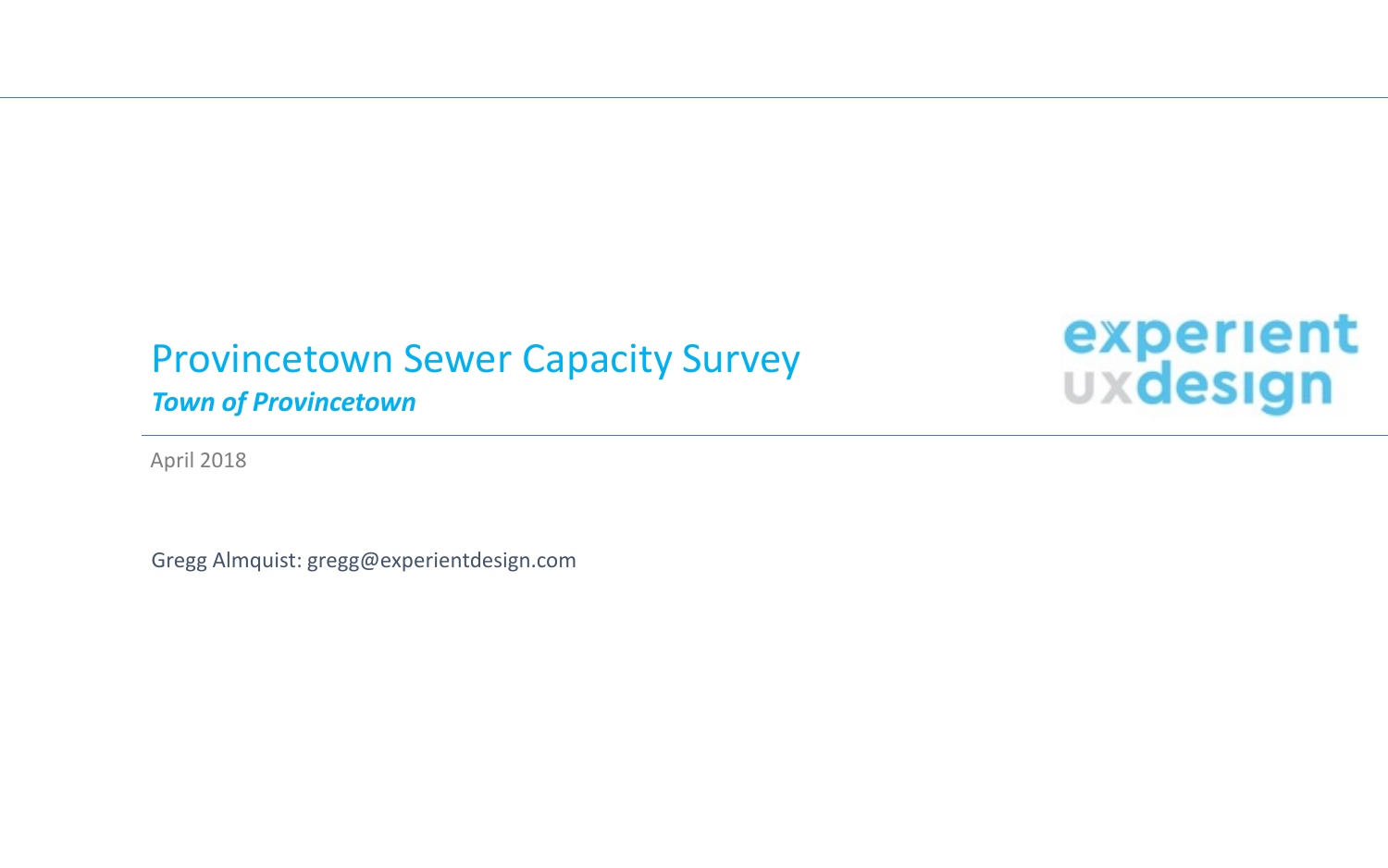

### Survey Goals

- Understand residents opinions about:
	- Allocating current and future sewer capacity
	- **Funding future increased sewer capacity**
	- Allocating town-funded sewer capacity
	- Interest from non-connected residents to connect to the sewer system

# Methodology

- Online Survey
- Available online from Friday, 2/23/18 Friday, 4/6/18
- Self-selecting sample
- Residents were notified by social media postings and a Provincetown Banner article
- Compared three data sets for response differences. Significant differences are noted on respective slides.
	- All respondents
	- Year-round vs. Part-time residents
	- **Connected vs. Not connected residents**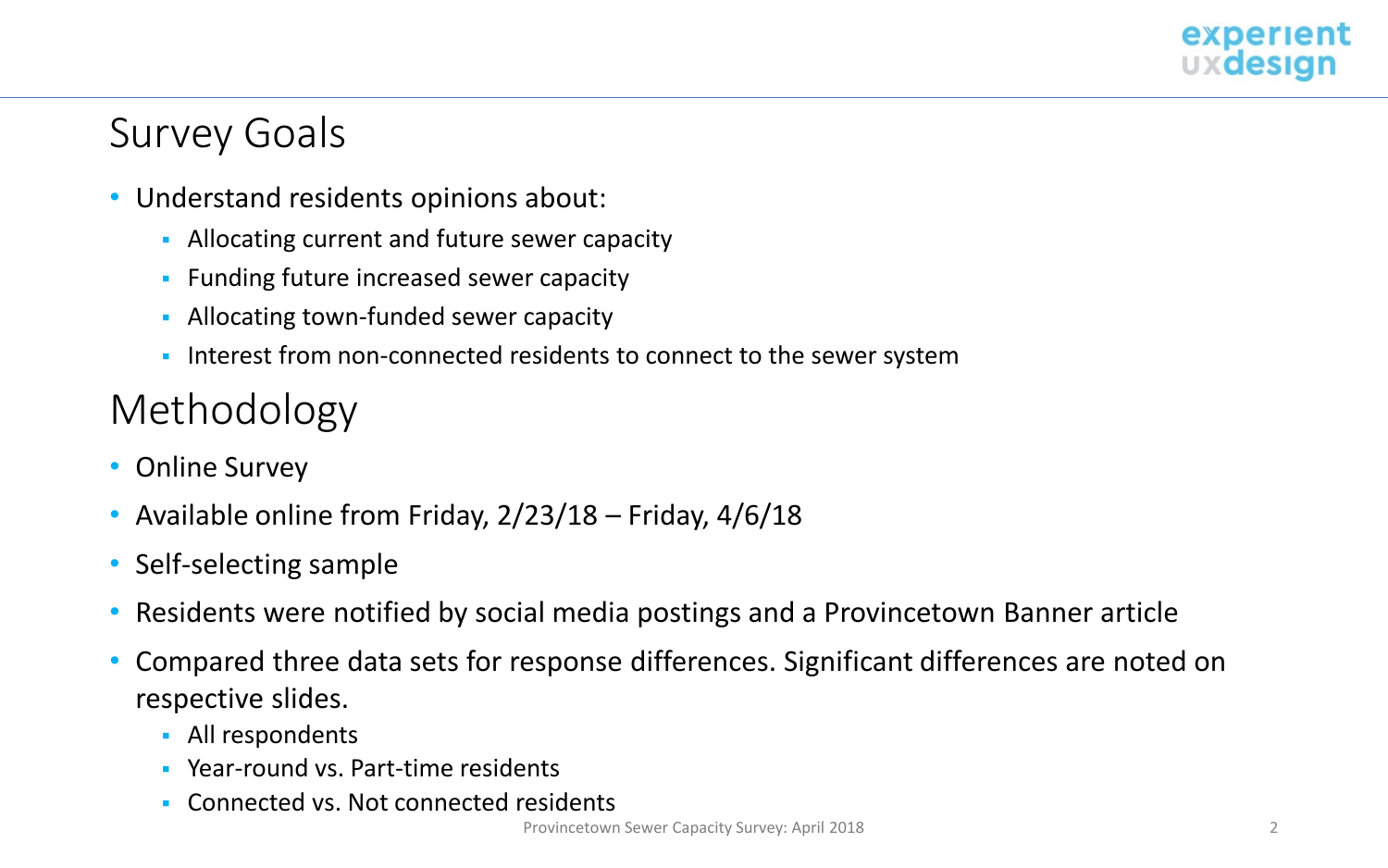

### Respondent Profile

#### Total Completed Respondents: 354

- Residency Status
	- Year-round respondents: 223
		- Connected: 101
		- Not Connected: 96
		- Don't know: 7
		- Mix of connected/not connected: 19
	- Part-year respondents: 131
		- Connected: 64
		- Not Connected: 61
		- Don't know: 3
		- Mix of connected/not connected: 3
- Connection Status
	- Connected: 165
	- Not Connected: 157
	- Don't know: 10
	- Mix of connected/not connected: 22
- Sub-groups
	- **Business Owners: 50**
	- **Multi-property: 62**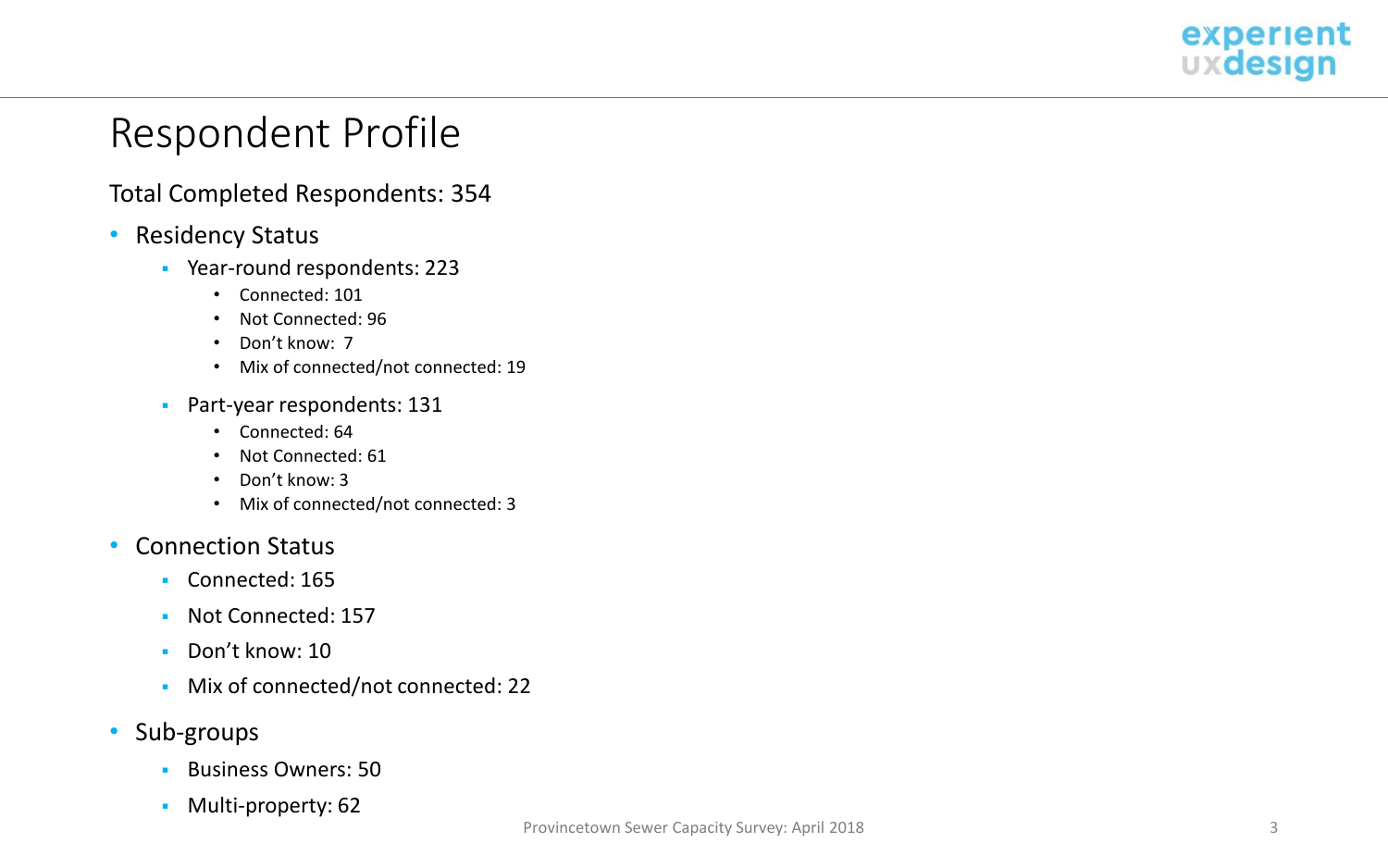

### Executive Summary

### **Ranking of priority for allocating current and future capacity**

- Respondents see an immediate or near-term future need for a diverse range of priorities in allocating capacity
	- More than 50% of respondents ranked 6 of the 10 allocation categories as *Very Important (ASASP)*
	- When adding the "*Important within 5 years"* responses, 7 categories raise above 80% agreement.

### **Funding future increased capacity**

- 90% of respondents answered *Yes* to funding through grants and new users' revenue.
- While 60% responded *Yes* to funding increased capacity through an assessment of all abutters, *Connected* respondents answered Yes at a higher rate than *Not connected*  respondents.
- While nearly 62% of all respondents answered *Yes* to assessing all property owners regardless of connection status, again *Connected* respondents answered *Yes* at a higher rate than respondents *Not connected*.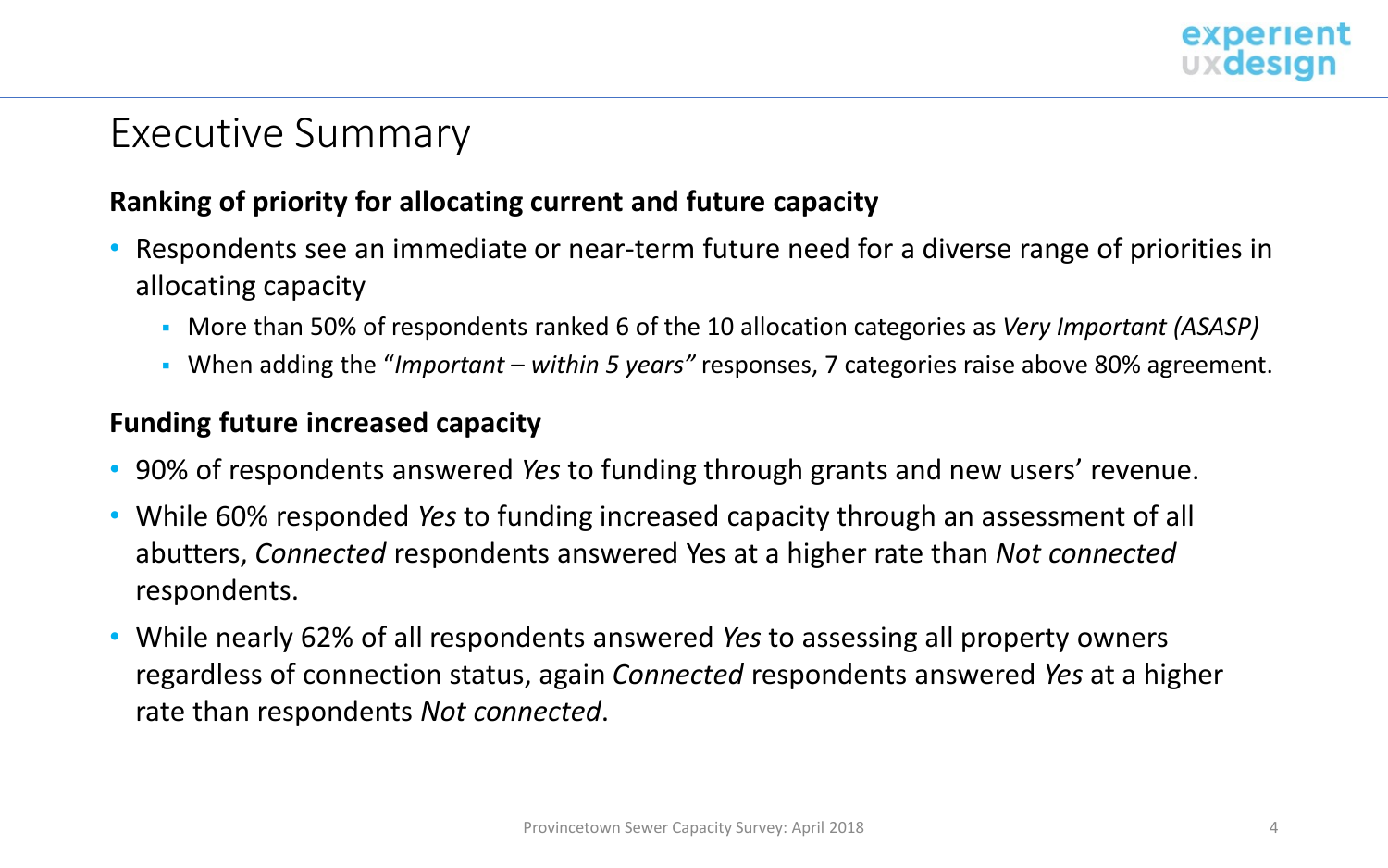

## Executive Summary (continued)

### **Allocating town-funded capacity**

• The majority of respondents answered that serving municipal buildings, environmental categories and sewer capacity should be funded, while the remaining categories ranked under 50%.

### **Interest from non-connected residents to connect**

• 46 of 157 (29%) respondents indicated they wanted to be notified when a sewer connection was available in their area.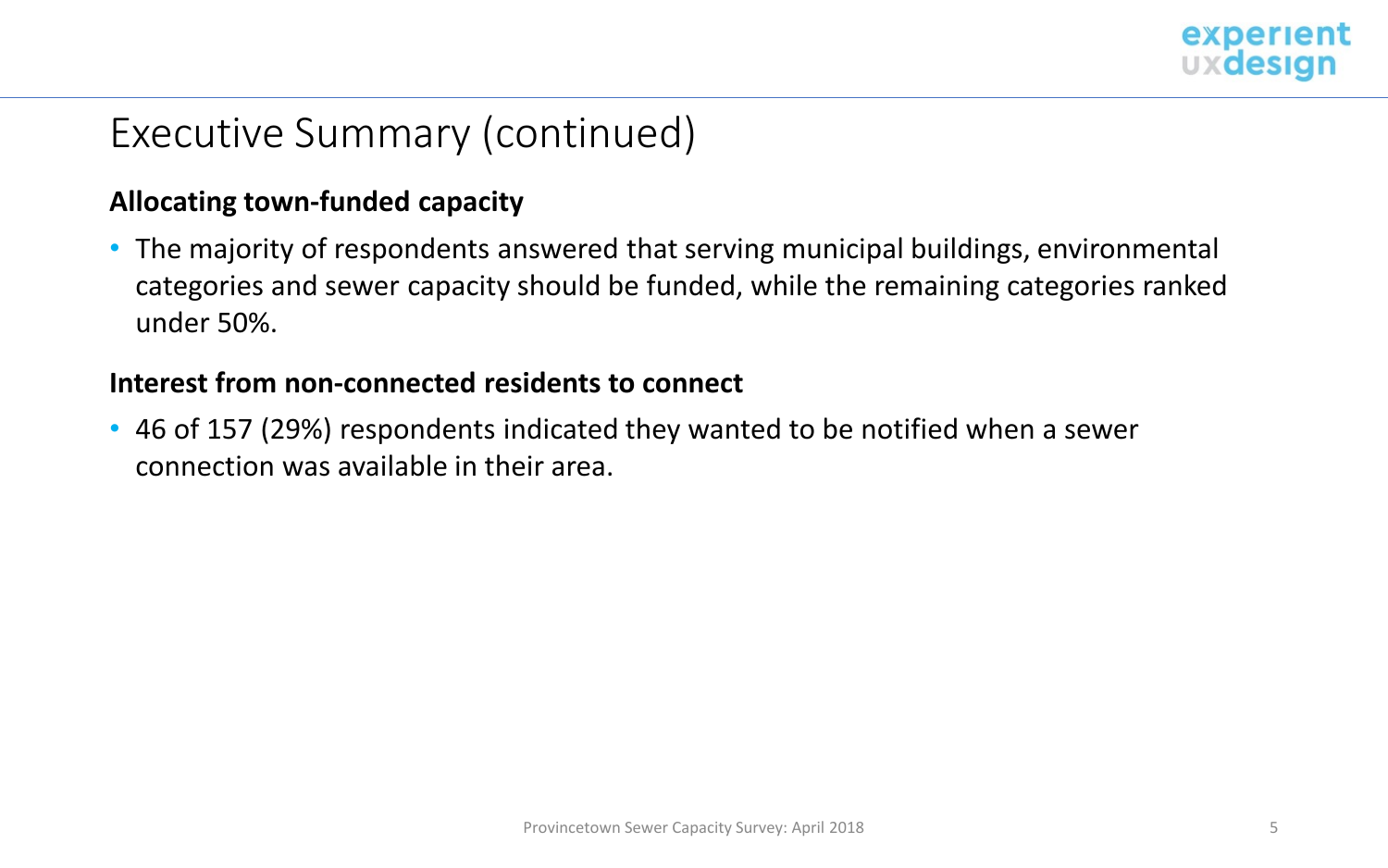

# **Detailed Findings**

Provincetown Sewer Capacity Survey: April 2018 6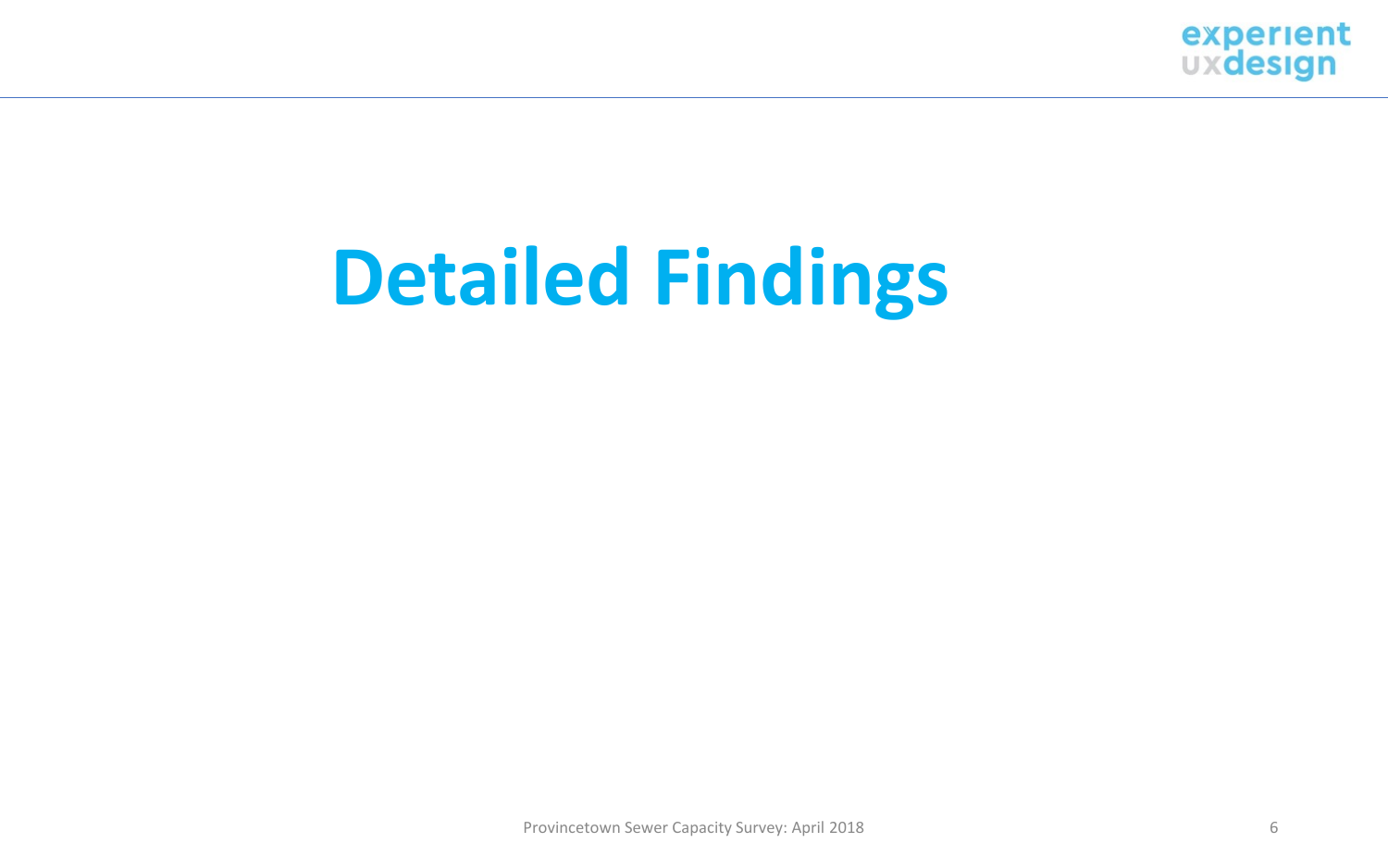- Respondents were ask to rate the priority of these categories for allocation of current and future capacity.
- *"Rate the important needs and priorities that the Town's sewer system should address when allocating any remaining or future increase in capacity."*
	- *Very Important (As soon as possible)*
	- *Important – within 5 years*
	- *Somewhat important – within 10 years*
	- *Not important – more than 10 years*

#### **Categories**

sewer system costs.

| <b>Public Health Related</b>                                                                                       |
|--------------------------------------------------------------------------------------------------------------------|
| Connect failed septic systems                                                                                      |
| Protecting beaches, ocean water quality, and wetlands                                                              |
| Ensure that how we handle our wastewater is adaptable to climate<br>change and sea level rise                      |
| <b>Residential</b>                                                                                                 |
| Housing for year-round residents, including rental units                                                           |
| Adding bedrooms to private homes (subject to Town regulations that<br>govern growth and any building improvements) |
| Extend sewer system to unserved areas                                                                              |
| <b>Town &amp; Business Related</b>                                                                                 |
| Serving municipal buildings                                                                                        |
| Support local businesses and non- profits in creating jobs and<br>employee housing                                 |
| Conserving water on busy days. Example: July 4th & Carnival                                                        |
| Other                                                                                                              |
| Extend the sewer to the Truro Beach Point area if they cover all of the                                            |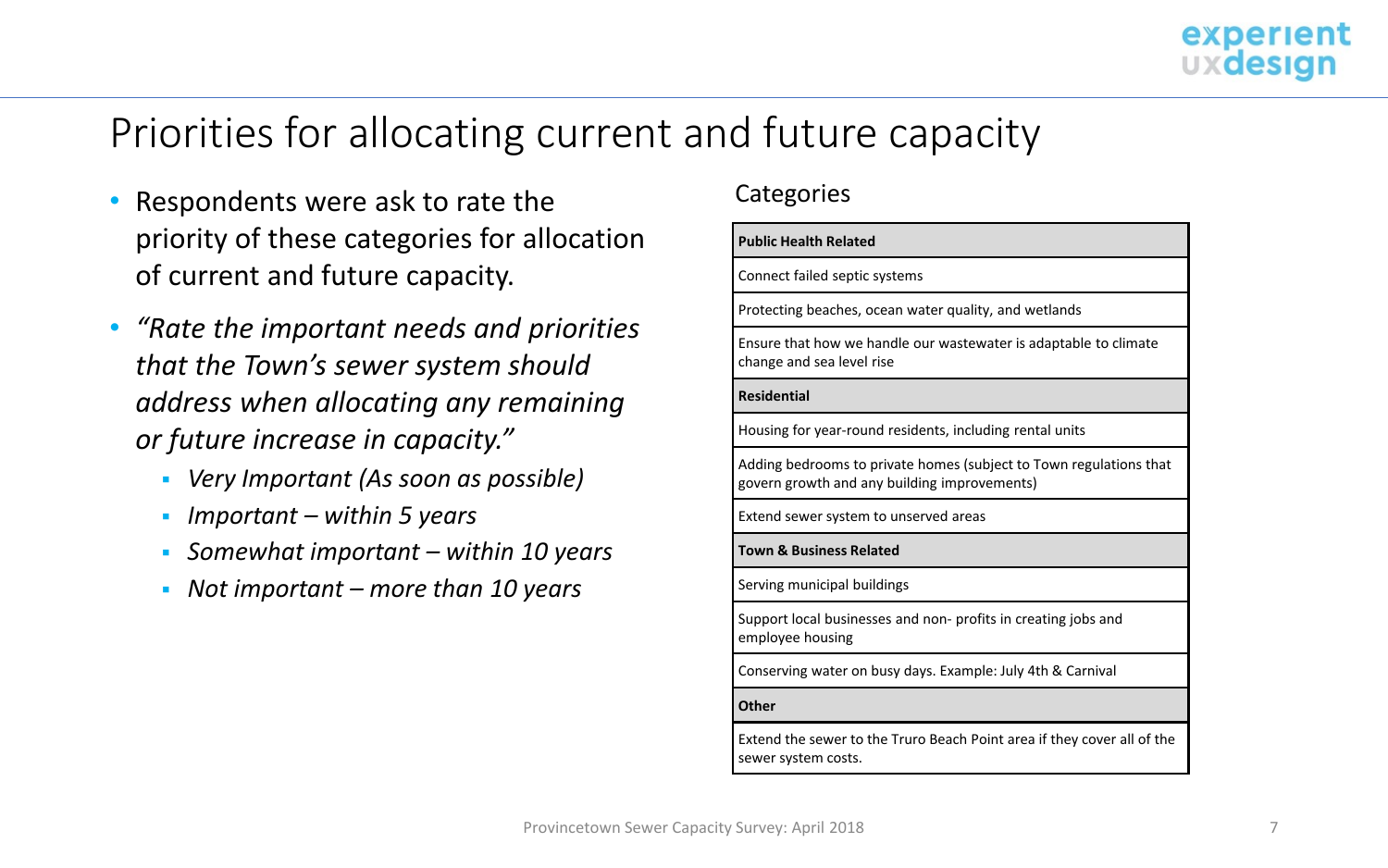• More than 50% of respondents ranked 6 of the 10 categories as *Very Important (ASASP)* 

| <b>Category</b>                                                                               | Very Important<br><b>ASAP</b> |
|-----------------------------------------------------------------------------------------------|-------------------------------|
| Protecting beaches, ocean water quality, and wetlands                                         | 75.99%                        |
| Connect failed septic systems                                                                 | 75.71%                        |
| Ensure that how we handle our wastewater is adaptable to climate<br>change and sea level rise | 59.32%                        |
| Housing for year-round residents, including rental units                                      | 57.91%                        |
| Conserving water on busy days. Example: July 4th & Carnival                                   | 57.06%                        |
| Support local businesses and non-profits in creating jobs and<br>employee housing             | 53.67%                        |
| Serving municipal buildings                                                                   | 45.20%                        |
| Extend sewer system to unserved areas                                                         | 38.42%                        |
| Extend the sewer to the Truro Beach Point area if they cover all costs                        | 26.84%                        |
| Adding bedrooms to private homes                                                              | 24.86%                        |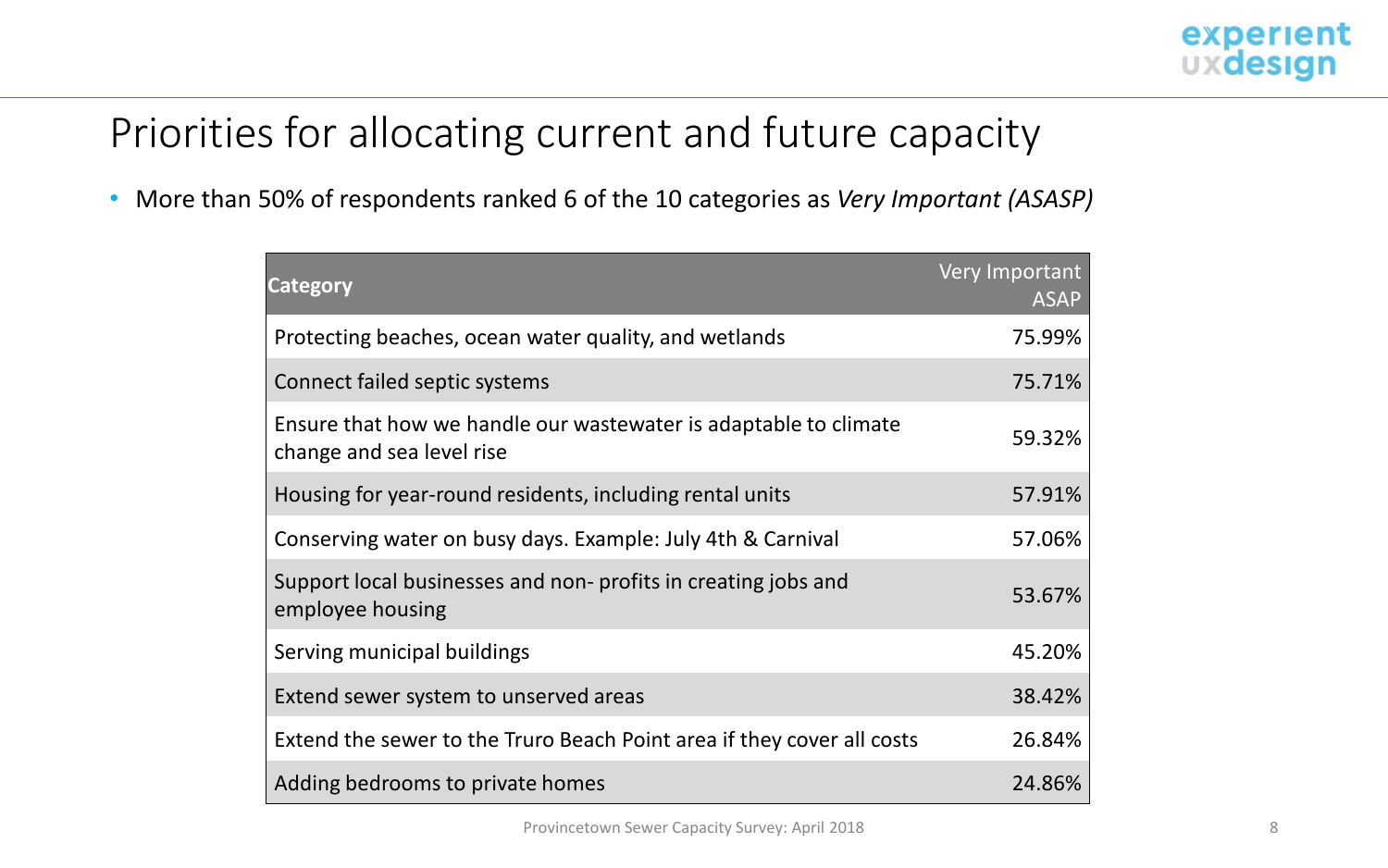

• When adding the "*Important* – *within 5 years"* responses, 7 categories raise above 80% agreement.

| <b>Category</b>                                                                               | Very Important<br><b>ASAP</b> | Important<br>within 5 years | <b>Total</b> |
|-----------------------------------------------------------------------------------------------|-------------------------------|-----------------------------|--------------|
| Protecting beaches, ocean water quality, and wetlands                                         | 75.99%                        | 14.97%                      | 90.96%       |
| Connect failed septic systems                                                                 | 75.71%                        | 18.64%                      | 94.35%       |
| Ensure that how we handle our wastewater is adaptable to climate<br>change and sea level rise | 59.32%                        | 20.90%                      | 80.23%       |
| Housing for year-round residents, including rental units                                      | 57.91%                        | 26.84%                      | 84.75%       |
| Conserving water on busy days. Example: July 4th & Carnival                                   | 57.06%                        | 27.40%                      | 84.46%       |
| Support local businesses and non- profits in creating jobs and<br>employee housing            | 53.67%                        | 28.53%                      | 82.20%       |
| Serving municipal buildings                                                                   | 45.20%                        | 38.42%                      | 83.62%       |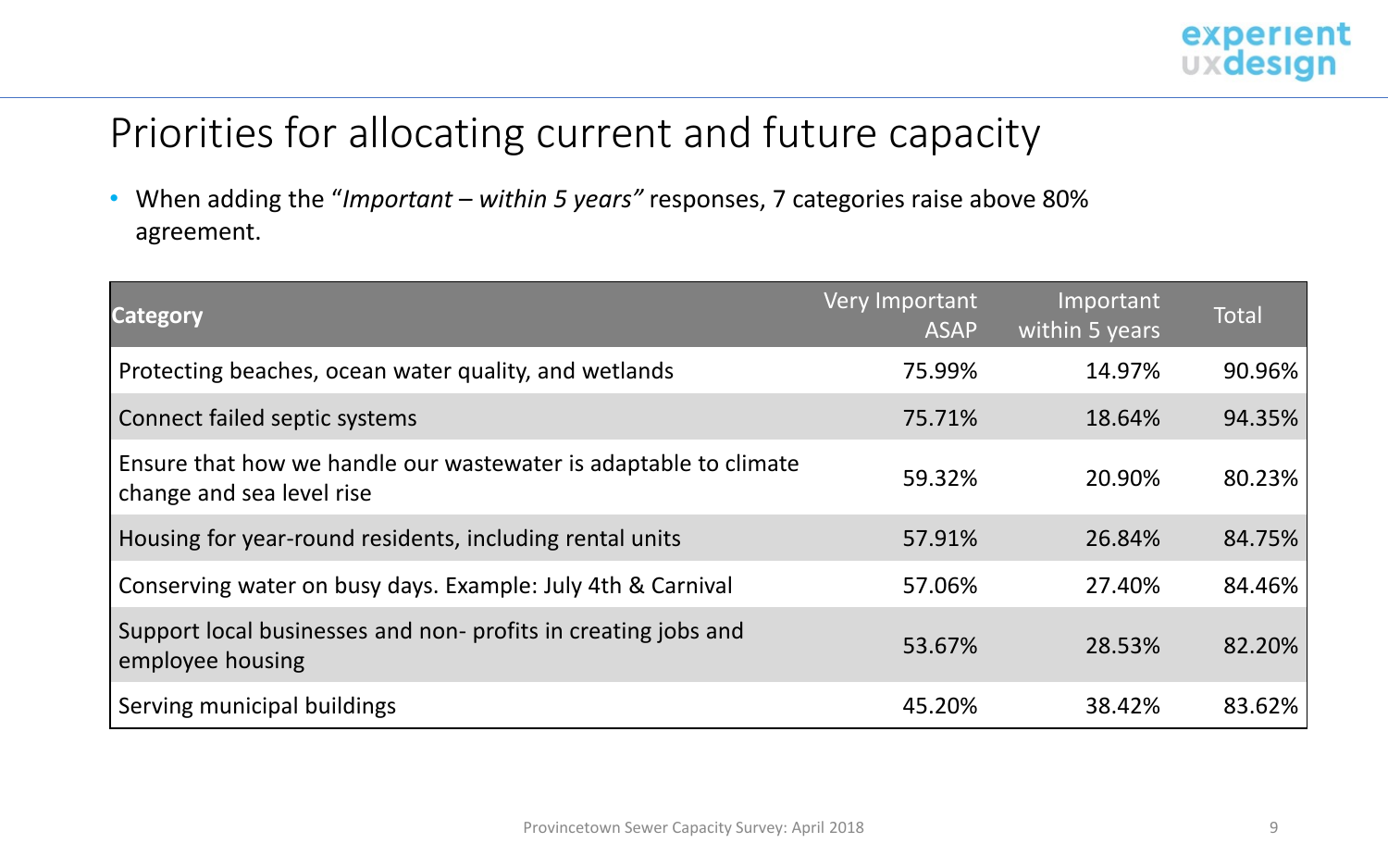

• The remaining 3 categories still have over 50% agreement when combining the *Very Important*  and *Important* responses.

| <b>Category</b>                                                             | Very Important<br><b>ASAP</b> | Important<br>within 5 years | <b>Total</b> |
|-----------------------------------------------------------------------------|-------------------------------|-----------------------------|--------------|
| Extend sewer system to unserved areas                                       | 38.42%                        | 35.59%                      | 74.01%       |
| Extend the sewer to the Truro Beach Point area if they cover all<br>  costs | 26.84%                        | 35.03%                      | 61.86%       |
| Adding bedrooms to private homes                                            | 24.86%                        | 27.68%                      | 52.54%       |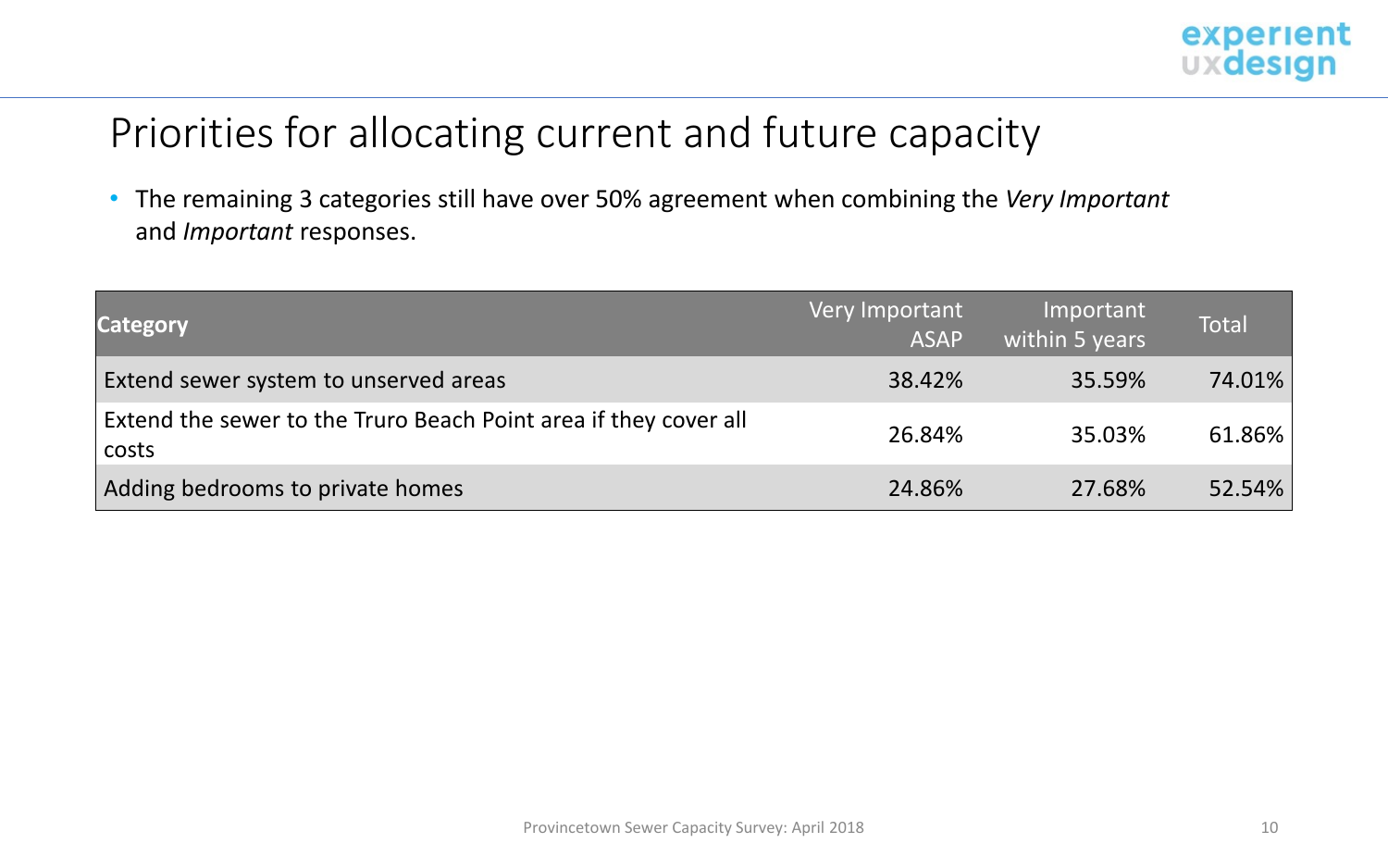

### Funding for increased capacity: Grants & new users

- Respondents were asked if increased capacity was partially funded by grants, should revenue from new users cover the remaining cost.
	- Question: *Should the Town Meeting voters be asked in the near future to authorize funding to increase the capacity of the sewer system to be paid for in part by a grant from the U.S. Dept. of Agriculture with the remaining cost to be paid for with revenue from new users who would like to connect to the sewer or add flow?*
- Nearly 90% responded Yes

*Note: 4 unanswered responses to this question*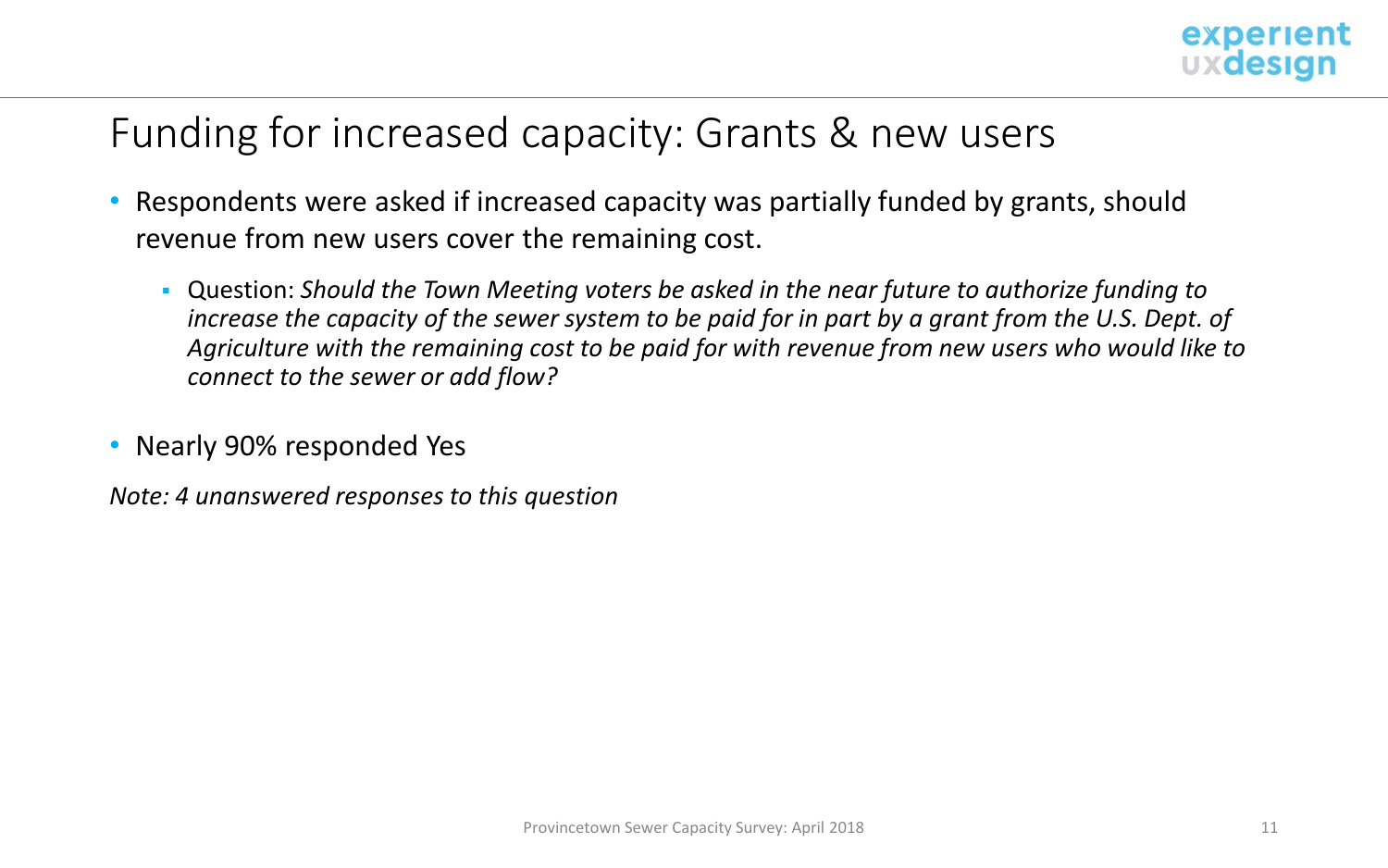

### Funding for increased capacity: Assess all abutters

- Respondents were asked if *all abutters* to newly connected area should be assessed a cost regardless of connection status.
	- Question: *Should all property owners who abut new areas where the sewer system is extended be assessed a cost for having the sewer available to them?*
- While nearly 60% of all respondents answered *Yes*, there was a difference in responses between Connected v. Not Connected residents.

|     | All respondents |     | Connected |     | Not Connected |
|-----|-----------------|-----|-----------|-----|---------------|
| Yes | 59.59%          | Yes | 76.10%    | Yes | 43.14%        |
| No  | 40.41%          | No  | 23.90%    | No  | 56.86%        |

*Notes: 10 unanswered responses to this question; Multi-property with mixed connections not included in connection breakdowns.*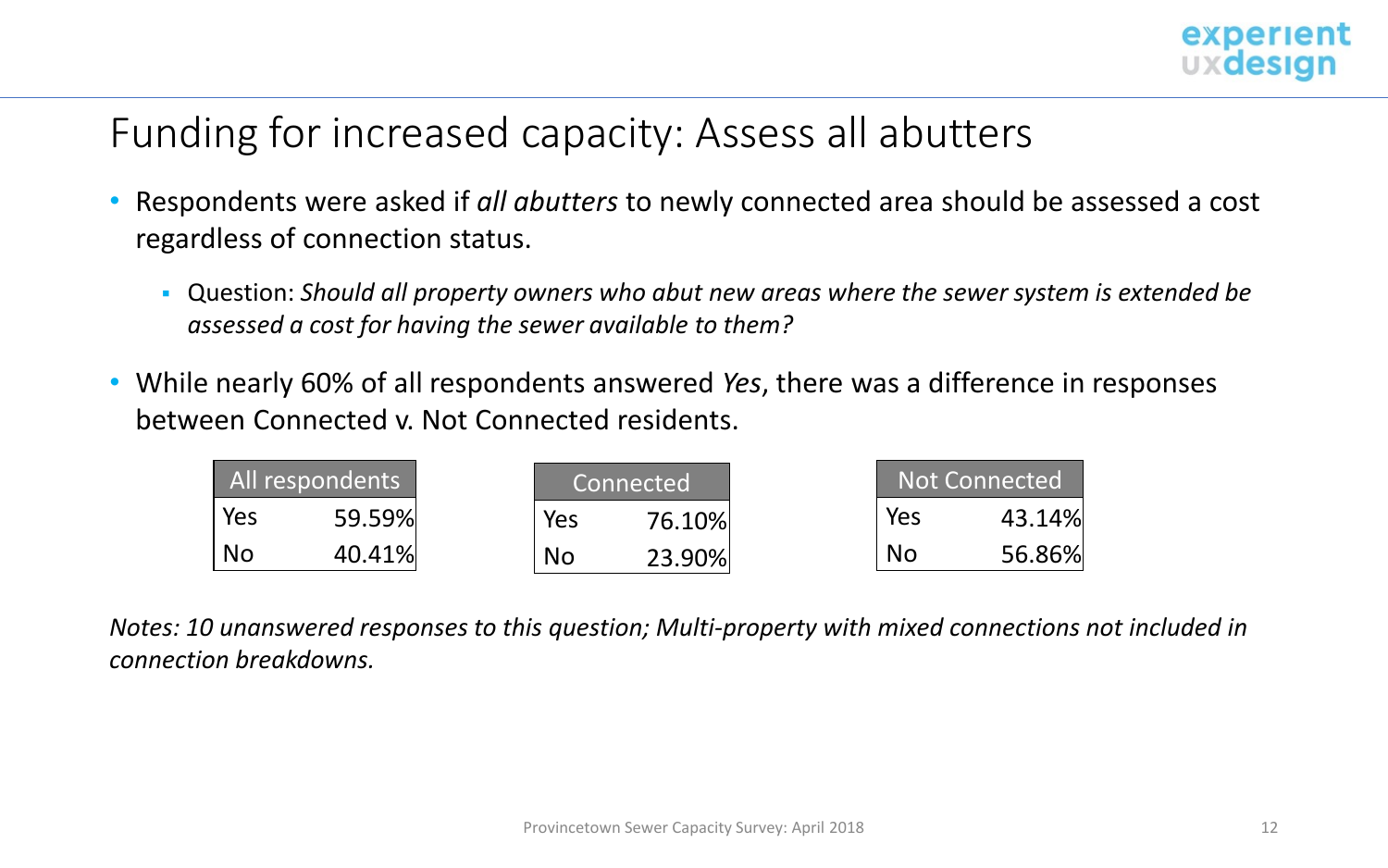

## Funding for increased capacity: Assess all taxpayers

- Respondents were asked if *all taxpayers* be should assessed regardless of connection status.
	- Question: *If revenue collected from residents or business doesn't cover the cost of providing the increased capacity, should taxpayers who are not on the system fund some of the cost to ensure the Town has reserve capacity to meet future priorities when needed?*
- While nearly 62% of all respondents answered *Yes*, again there was a difference in responses between Connected v. Not Connected residents.

|     | All respondents |     | Connected |     | <b>Not Connected</b> |
|-----|-----------------|-----|-----------|-----|----------------------|
| Yes | 61.81%          | Yes | 73.44%    | Yes | 48.77%               |
| No  | 38.19%          | No  | 26.56%    | No  | 51.23%               |

• *Notes: 11 unanswered responses to this question; Multi-property with mixed connections not included in connection breakdowns.*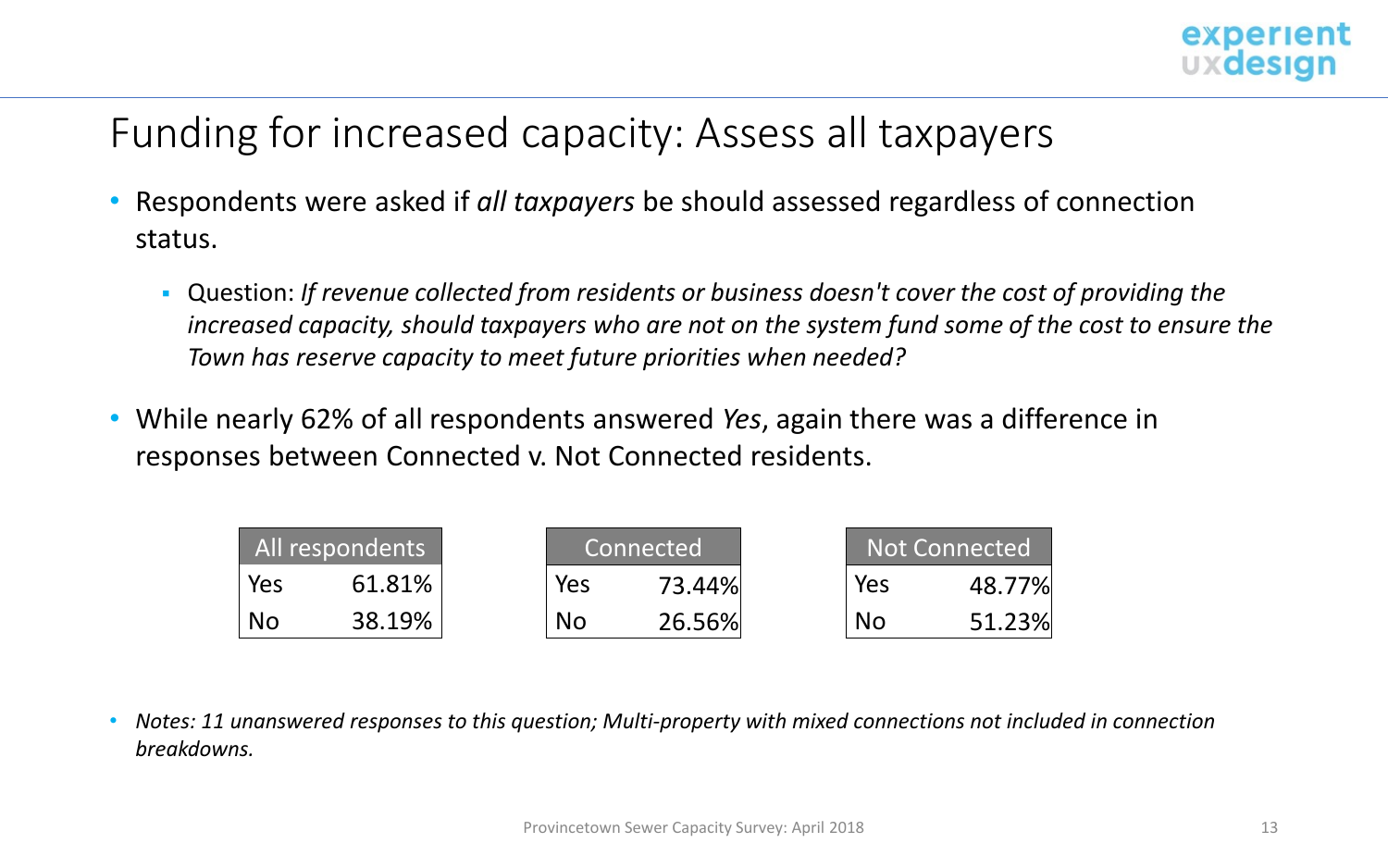# Priorities for allocating *town-funded* capacity

- Respondents were ask to rate the priority of these categories for *townfunded* allocation of current and future capacity.
	- Question: *Rate the important needs and priorities that the Town's sewer system should address when allocating any future increase in capacity.* 
		- **FUND** with taxpayer dollars
		- **DO NOT FUND** with taxpayer dollars

#### **Categories**

sewer system costs.

| <b>Public Health Related</b>                                                                                       |
|--------------------------------------------------------------------------------------------------------------------|
| Connect failed septic systems                                                                                      |
| Protecting beaches, ocean water quality, and wetlands                                                              |
| Ensure that how we handle our wastewater is adaptable to climate<br>change and sea level rise                      |
| <b>Residential</b>                                                                                                 |
| Housing for year-round residents, including rental units                                                           |
| Adding bedrooms to private homes (subject to Town regulations that<br>govern growth and any building improvements) |
| Extend sewer system to unserved areas                                                                              |
| <b>Town &amp; Business Related</b>                                                                                 |
| Serving municipal buildings                                                                                        |
| Support local businesses and non- profits in creating jobs and<br>employee housing                                 |
| Conserving water on busy days. Example: July 4th & Carnival                                                        |
| Other                                                                                                              |
| Extend the sewer to the Truro Beach Point area if they cover all of the                                            |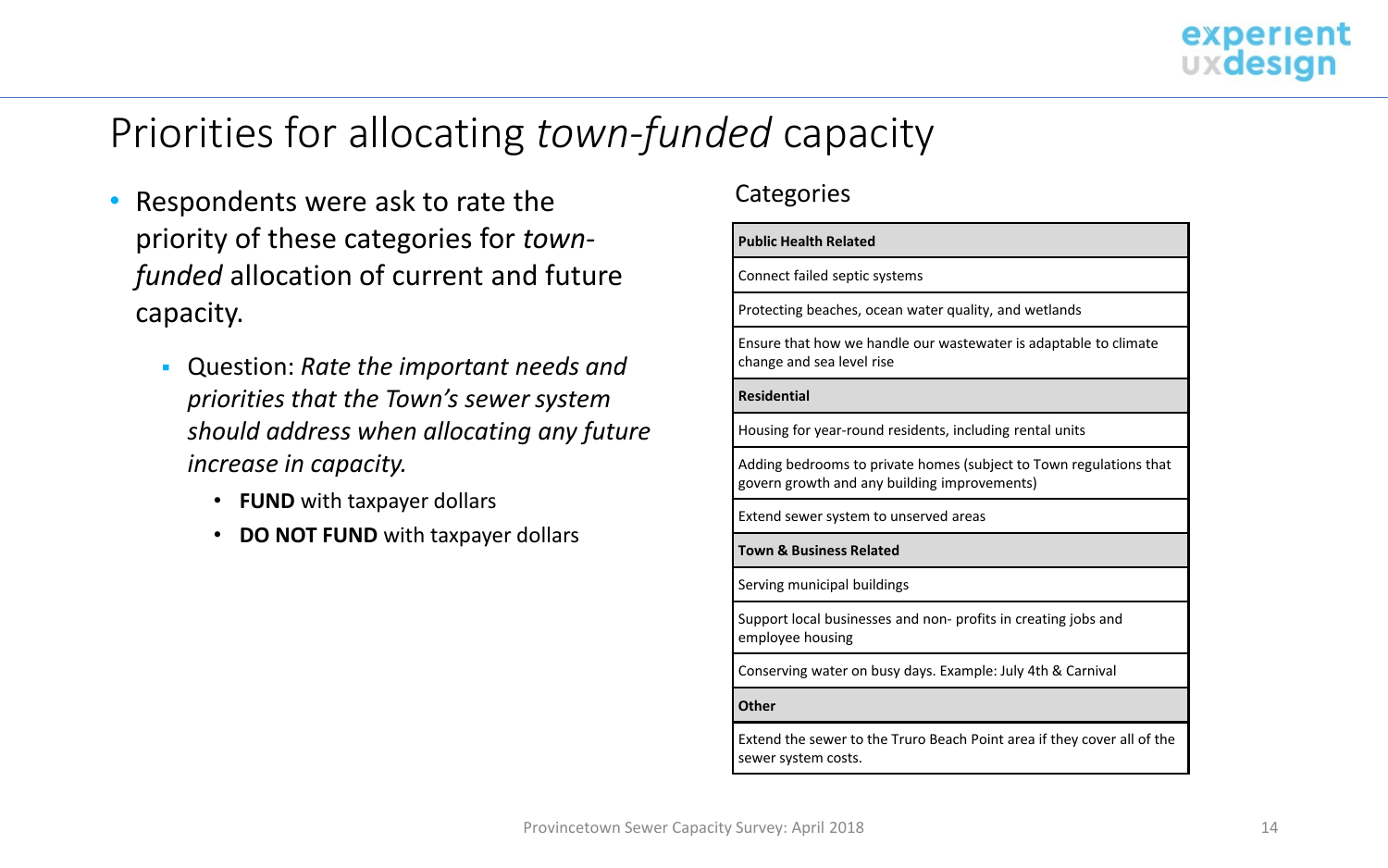# Priorities for allocating *town-funded* capacity

• The majority of respondents answered that serving municipal buildings, environmental categories and increased sewer capacity should be funded, while the remaining categories ranked under 50%.

| <b>Category</b>                                                                               | <b>Fund</b> | <b>Do Not Fund</b> |
|-----------------------------------------------------------------------------------------------|-------------|--------------------|
| Serving municipal buildings                                                                   | 84.64%      | 15.36%             |
| Protecting beaches, ocean water quality, and wetlands                                         | 83.43%      | 16.57%             |
| Ensure that how we handle our wastewater is adaptable<br>to climate change and sea level rise | 75.75%      | 24.25%             |
| Connect failed septic systems                                                                 | 62.87%      | 37.13%             |
| Extend sewer system to unserved areas                                                         | 59.20%      | 40.80%             |
| Conserving water on busy days. Example: July 4th &<br>Carnival                                | 59.09%      | 40.91%             |
| Housing for year-round residents, including rental units                                      | 45.81%      | 54.19%             |
| Support local businesses and non-profits in creating jobs<br>and employee housing             | 39.04%      | 60.96%             |
| Extend the sewer to the Truro Beach Point area if they<br>cover all costs                     | 29.48%      | 70.52%             |
| Adding bedrooms to private homes                                                              | 14.16%      | 85.84%             |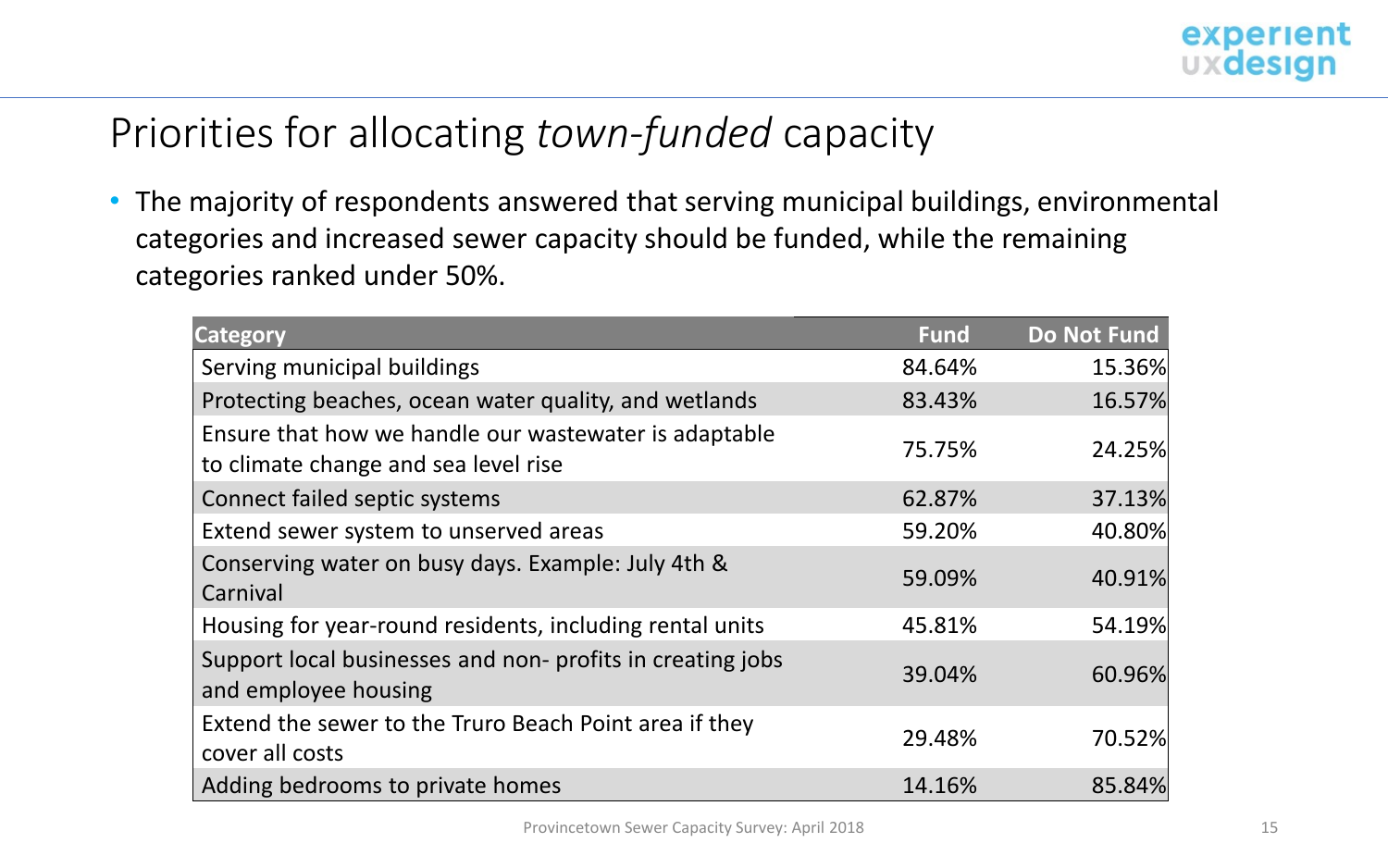

### Interest in connecting

- 46 of 157 (29%) respondents indicated they wanted to be notified when a sewer connection was available in their area.
- *Note: This question required respondents to provide their email, which may cause an underreporting of actual demand.*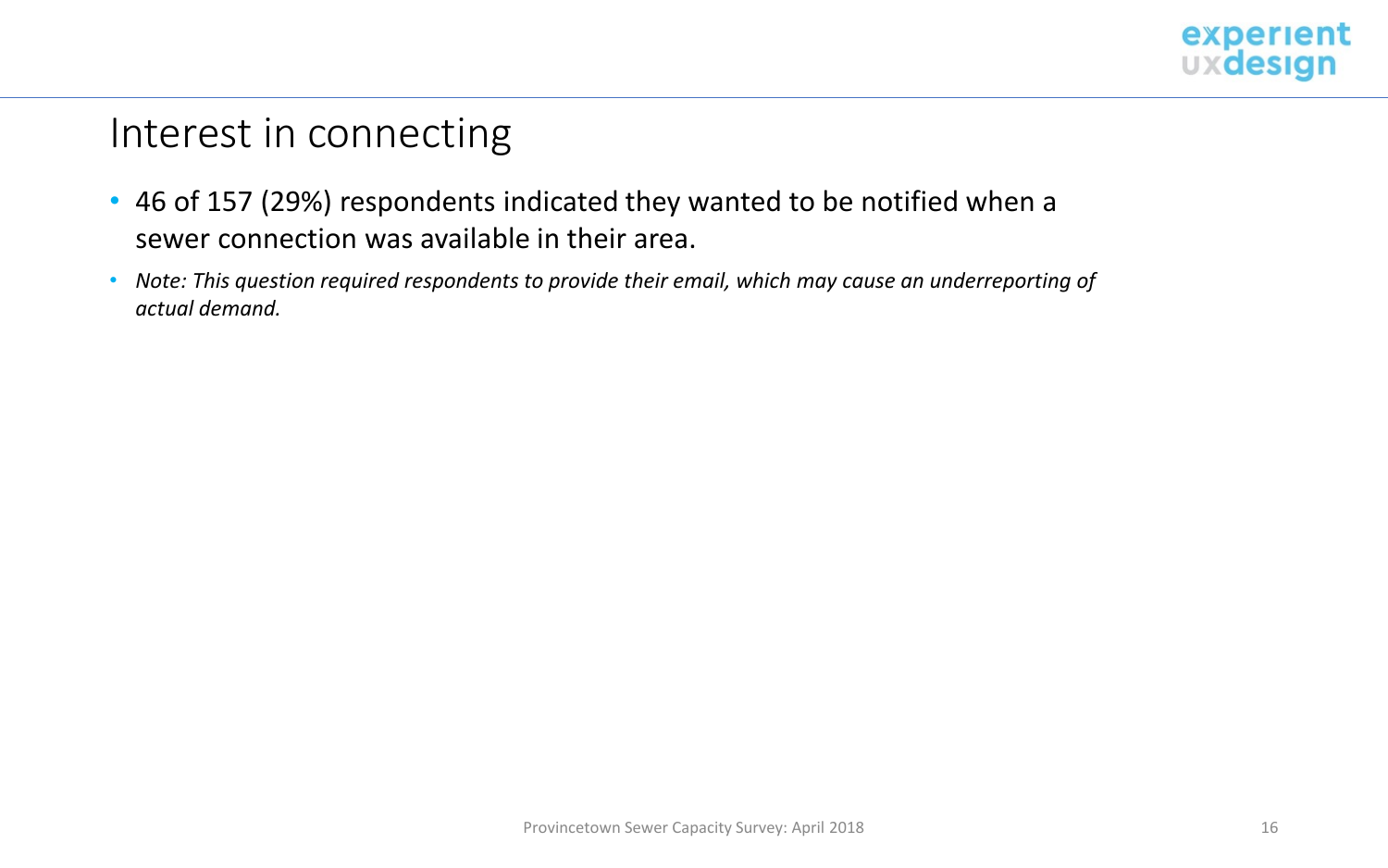

# **Appendix Survey Questions**

Provincetown Sewer Capacity Survey: April 2018 17 17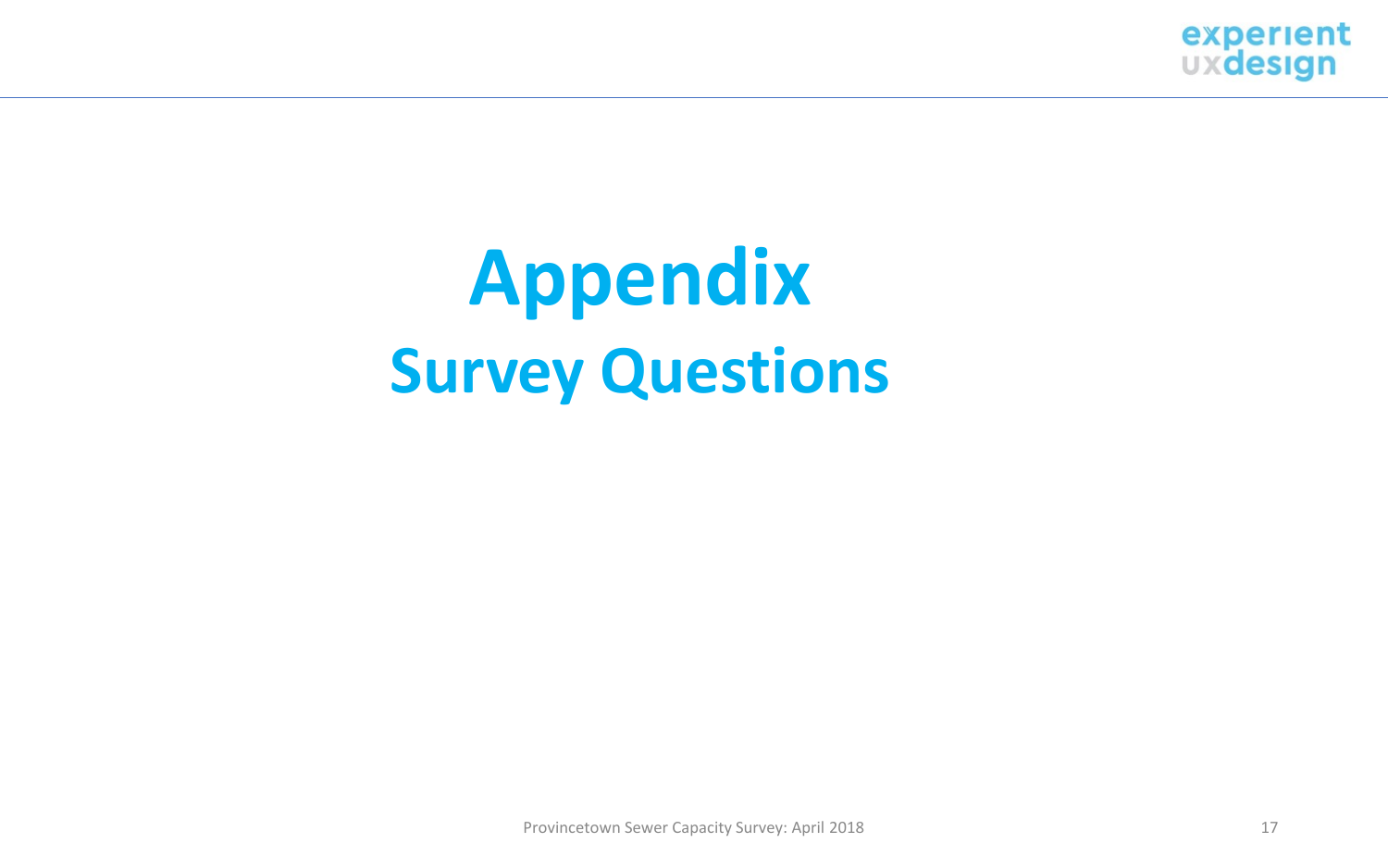

### Survey Questions: Introduction

#### **About this survey**

The Provincetown Municipal Sewer System is close to capacity. The Departments of Public Works and Health want to gauge the interest of Provincetown residents in expanding the sewer system, as it has significant bearing on the future of our Town.

#### **How much time will it take?**

This short survey will take less than 5 minutes to complete and your participation is essential and appreciated.

#### **Your responses will remain private and confidential**

You are not required to provide any personal information that would identify you. Your identity will remain private and confidential. Your answers will not be used for any other purpose but to help the project team understand interest in expanding the survey.

#### **Survey results will be shared**

The general survey results will be shared at Annual Town Meeting, which begins on April 2, 2018 and will also be posted on the Town's website at www.provincetown-ma.gov. Again, all results will be anonymous.

Thank you for taking the time to participate in decisions about your town's future!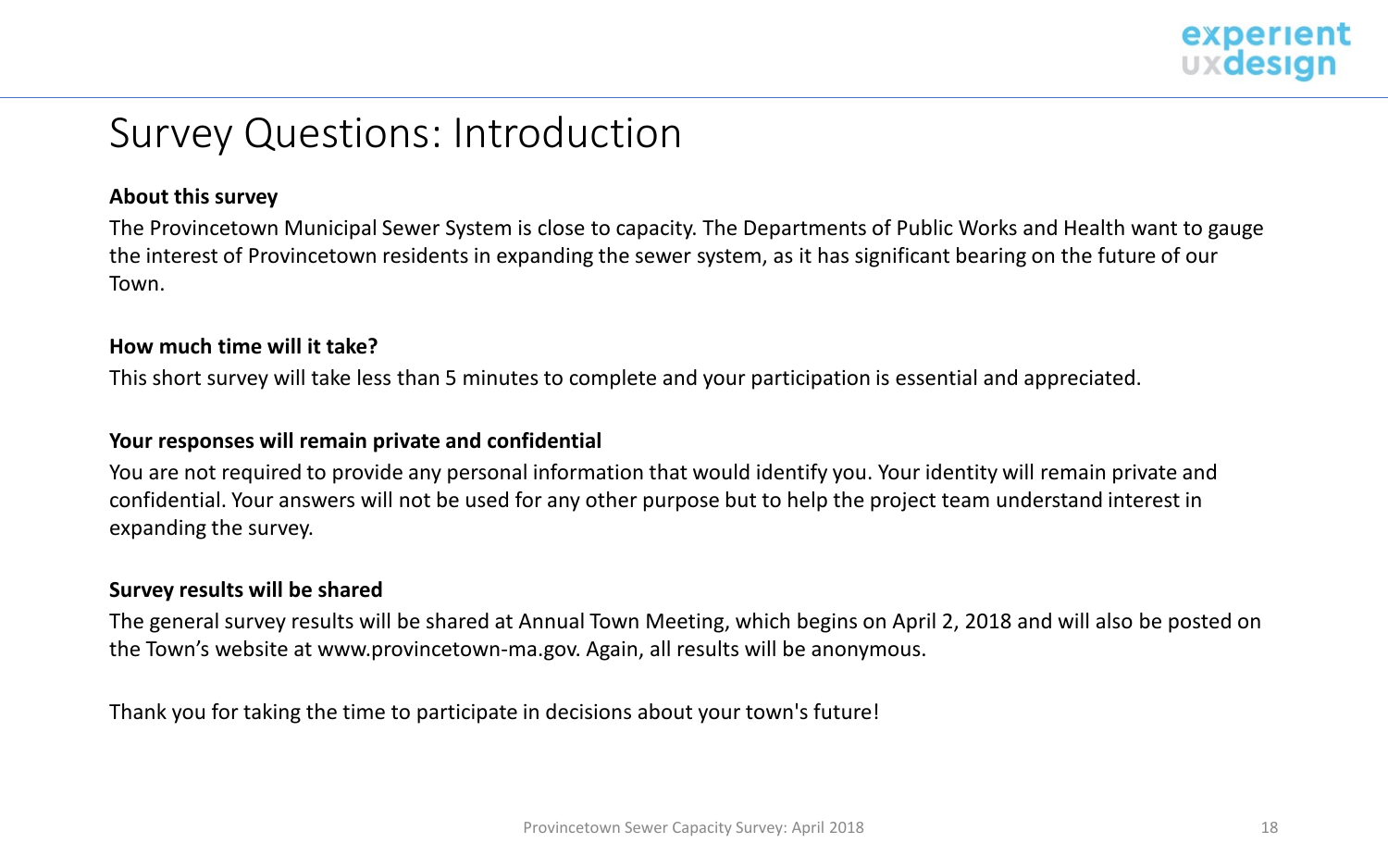

#### **Residency Status**

- 1. What is your residency status
- Year-round resident of Provincetown
- Part-time resident of Provincetown
- Live outside of Provincetown

#### **Property Type**

- 2. I am (Check all that apply)
- Property owner
- Renter
- Business Property Owner
- Business Renter

#### **Sewer System Status**

- 3. What is your current sewer service status?
- I'm connected to sewer.
- Sewer connections are available, but I'm not connected.
- No sewer is available in my area.
- Don't know.
- None of the above.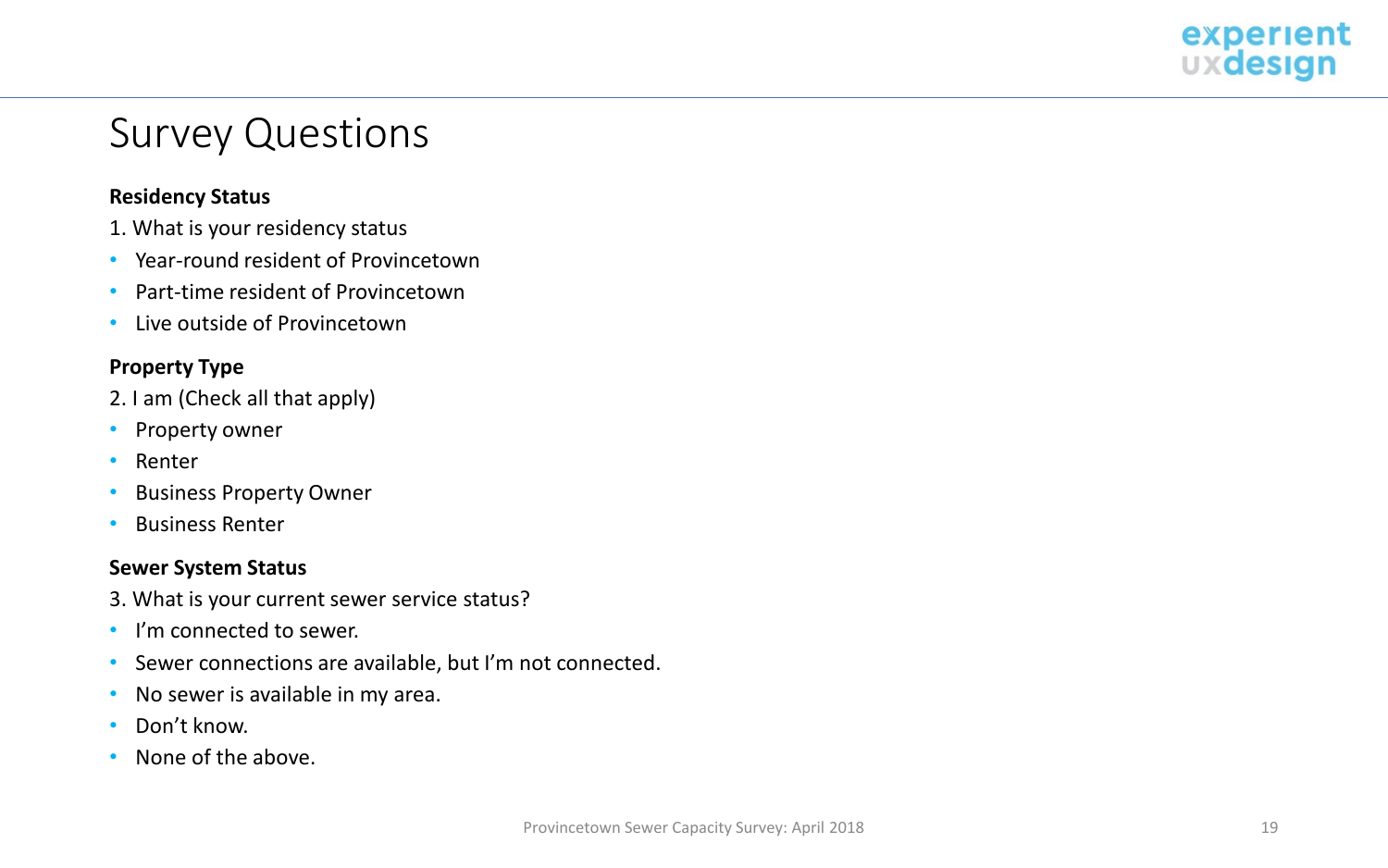

#### **Sewer System Status: Multi-property**

4. What is the current sewer service status of your properties?

- All are connected to sewer.
- Sewer connections are available, but none are connected.
- No sewer connections are available for any of my properties.
- Mix of connected and not connected

#### **Rate Sewer System Priorities**

#### The Capacity of the Sewer System

The Municipal Sewer System has little capacity remaining that can be used for new connections or additional flows. Currently the limited capacity is being used only for connecting properties with failed septic systems or for Town priorities including business improvements that create jobs or housing that support the year-round community.

If we increase the capacity of the system in the future, this will allow businesses and properties that are connected to the sewer to continue to grow, expand, or improve, those properties that abut the sewer but are not already connected will be able to do so, and we may be able to extend the sewer to the unserved areas of the town.

Rate the important needs and priorities that the Town's sewer system should address when allocating any remaining or future increase in capacity.

*Question 5 – 8 show ratings questions*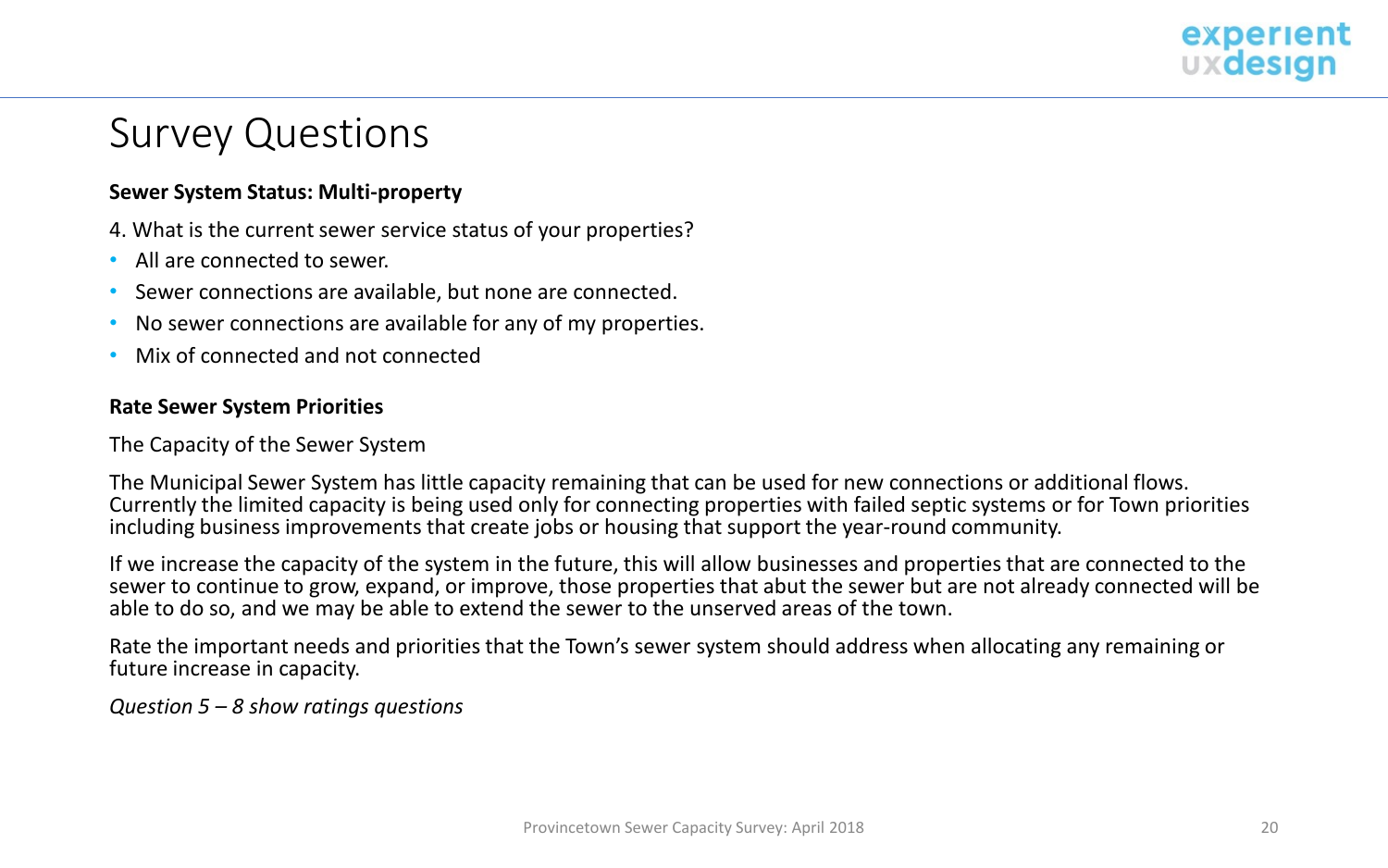

#### **5. Public Health Related**

|                                                                                                        | Very Important<br>As soon as possible | <b>Important</b><br>Within 5 years | Somewhat Important<br>Within 10 years | Not Important<br>More than 10 years |
|--------------------------------------------------------------------------------------------------------|---------------------------------------|------------------------------------|---------------------------------------|-------------------------------------|
| <b>Connect failed septic</b><br>systems                                                                |                                       |                                    |                                       |                                     |
| Protecting beaches,<br>ocean water quality, and<br>wetlands                                            |                                       |                                    |                                       |                                     |
| Ensure that how we<br>handle our wastewater<br>is adaptable to climate<br>change and sea level<br>rise |                                       |                                    |                                       |                                     |

#### 6. Residential

|                                                                                                                             | <b>Very Important</b><br>As soon as possible | <b>Important</b><br>Within 5 years | <b>Somewhat Important</b><br>Within 10 years | <b>Not Important</b><br>More than 10 years |
|-----------------------------------------------------------------------------------------------------------------------------|----------------------------------------------|------------------------------------|----------------------------------------------|--------------------------------------------|
| Housing for year-round<br>residents, including<br>rental units                                                              |                                              |                                    |                                              |                                            |
| Adding bedrooms to<br>private homes (subject<br>to Town regulations that<br>govern growth and any<br>building improvements) |                                              |                                    |                                              |                                            |
| Extend sewer system to<br>unserved areas                                                                                    |                                              |                                    |                                              |                                            |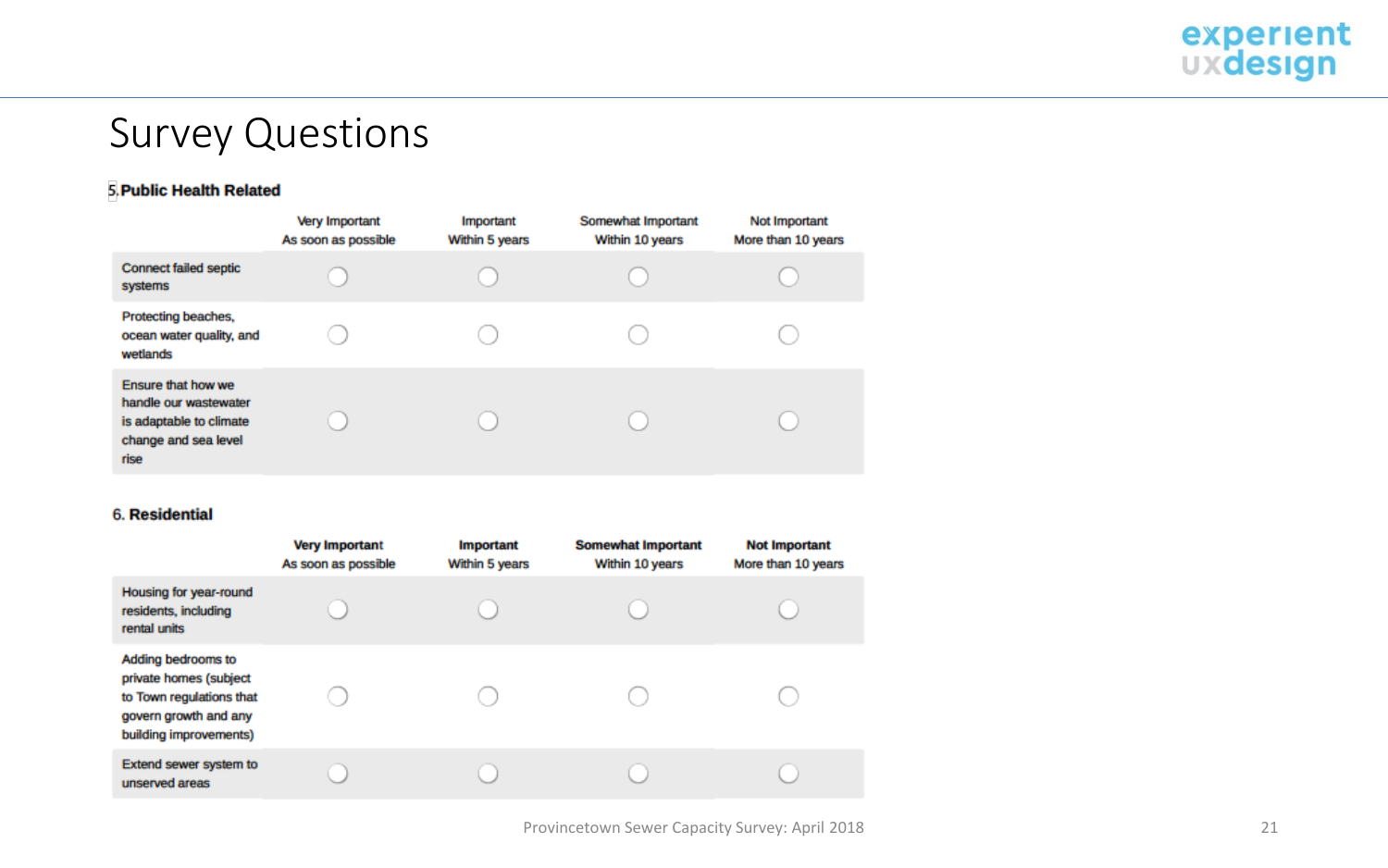

#### 7. Town & Business Related

|                                                                                                 | <b>Very Important</b><br>As soon as possible | <b>Important</b><br>Within 5 years | <b>Somewhat Important</b><br>Within 10 years | <b>Not Important</b><br>More than 10 years |
|-------------------------------------------------------------------------------------------------|----------------------------------------------|------------------------------------|----------------------------------------------|--------------------------------------------|
| Serving municipal<br>buildings                                                                  |                                              |                                    |                                              |                                            |
| <b>Support local</b><br>businesses and non-<br>profits in creating jobs<br>and employee housing |                                              |                                    |                                              |                                            |
| Conserving water on<br>busy days<br>Example: July 4th &<br>Carnival                             |                                              |                                    |                                              |                                            |

#### 8. Other

|                                                                                                             | <b>Very Important</b> | <b>Important</b> | <b>Somewhat Important</b> | <b>Not Important</b> |
|-------------------------------------------------------------------------------------------------------------|-----------------------|------------------|---------------------------|----------------------|
|                                                                                                             | As soon as possible   | Within 5 years   | Within 10 years           | More than 10 years   |
| Extend the sewer to the<br><b>Truro Beach Point area</b><br>if they cover all of the<br>sewer system costs. |                       |                  |                           |                      |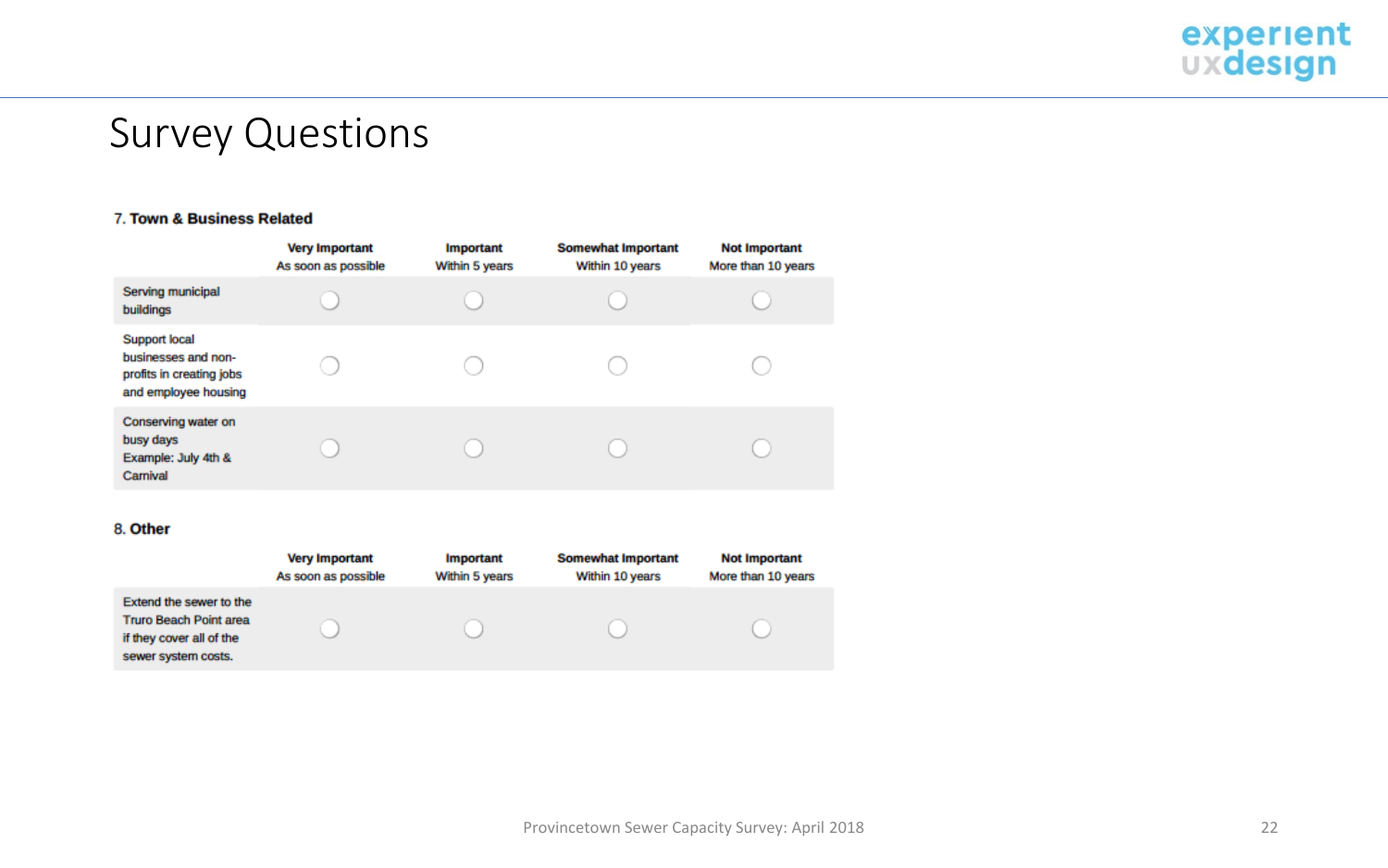

#### **Funding Additional Capacity with Federal Grants**

9. The Town may have an opportunity in the near future to receive a substantial grant and low interest rate loan from the U.S. Dept. of Agriculture that would be used to increase the capacity of the sewer system. To apply for this grant, Town Meeting will need to authorize the borrowing for the loan portion of the U.S. Dept. of Agriculture award.

Should the Town Meeting voters be asked in the near future to authorize funding to increase the capacity of the sewer system to be paid for in part by a grant from the U.S. Dept. of Agriculture with the remaining cost to be paid for with revenue from new users who would like to connect to the sewer or add flow?

- Yes
- No

#### **Funding Additional Capacity with Town Funding**

10. Most Massachusetts towns and cities assess a cost to those property owners who have sewer service available to them regardless of whether they connect. Provincetown currently only assesses a cost to those property owners who commit to connect, and not to others who abut the sewer.

Going forward, should all property owners who abut new areas where the sewer system is extended be assessed a cost for having the sewer available to them?

- Yes
- No

11. If revenue collected from residents or business doesn't cover the cost of providing the increased capacity, should taxpayers who are not on the system fund some of the cost to ensure the Town has reserve capacity to meet future priorities when needed?

- Yes
- No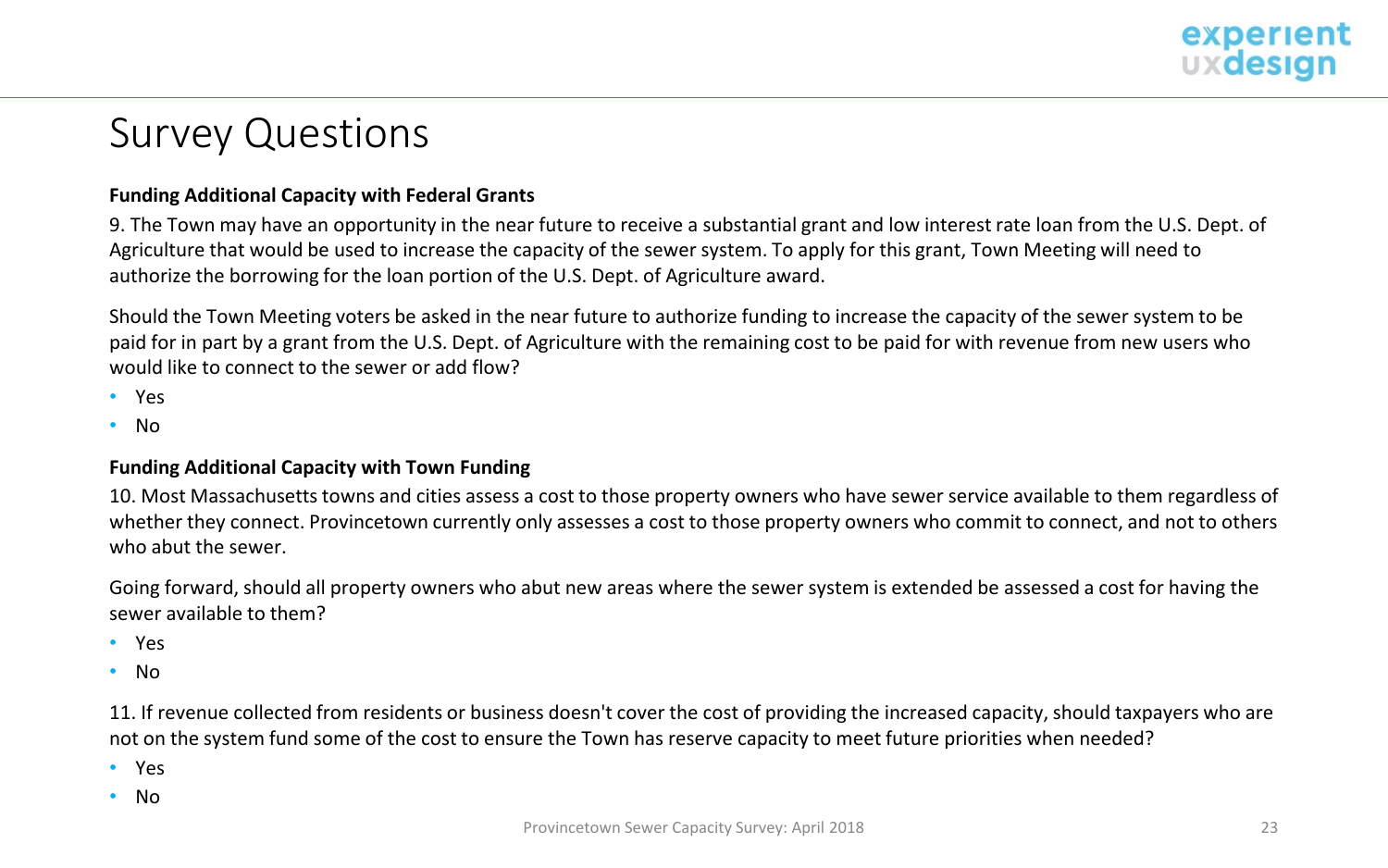

Rate the important needs and priorities that the Town's sewer system should address when allocating any future increase in capacity.

#### 12. Public Health Related

|                                                                                                        | FUND with taxpayer dollars | DO NOT fund with taxpayer dollars |
|--------------------------------------------------------------------------------------------------------|----------------------------|-----------------------------------|
| <b>Connect failed septic</b><br>systems                                                                |                            |                                   |
| Protecting beaches,<br>ocean water quality, and<br>wetlands                                            |                            |                                   |
| Ensure that how we<br>handle our wastewater<br>is adaptable to climate<br>change and sea level<br>rise |                            |                                   |

#### 13. Residential

|                                                                                                                             | FUND with taxpayer dollars | DO NOT fund with taxpayer dollars |
|-----------------------------------------------------------------------------------------------------------------------------|----------------------------|-----------------------------------|
| Housing for year-round<br>residents, including<br>rental units                                                              |                            |                                   |
| Adding bedrooms to<br>private homes (subject<br>to Town regulations that<br>govern growth and any<br>building improvements) |                            |                                   |
| Extend sewer system to<br>unserved areas                                                                                    |                            |                                   |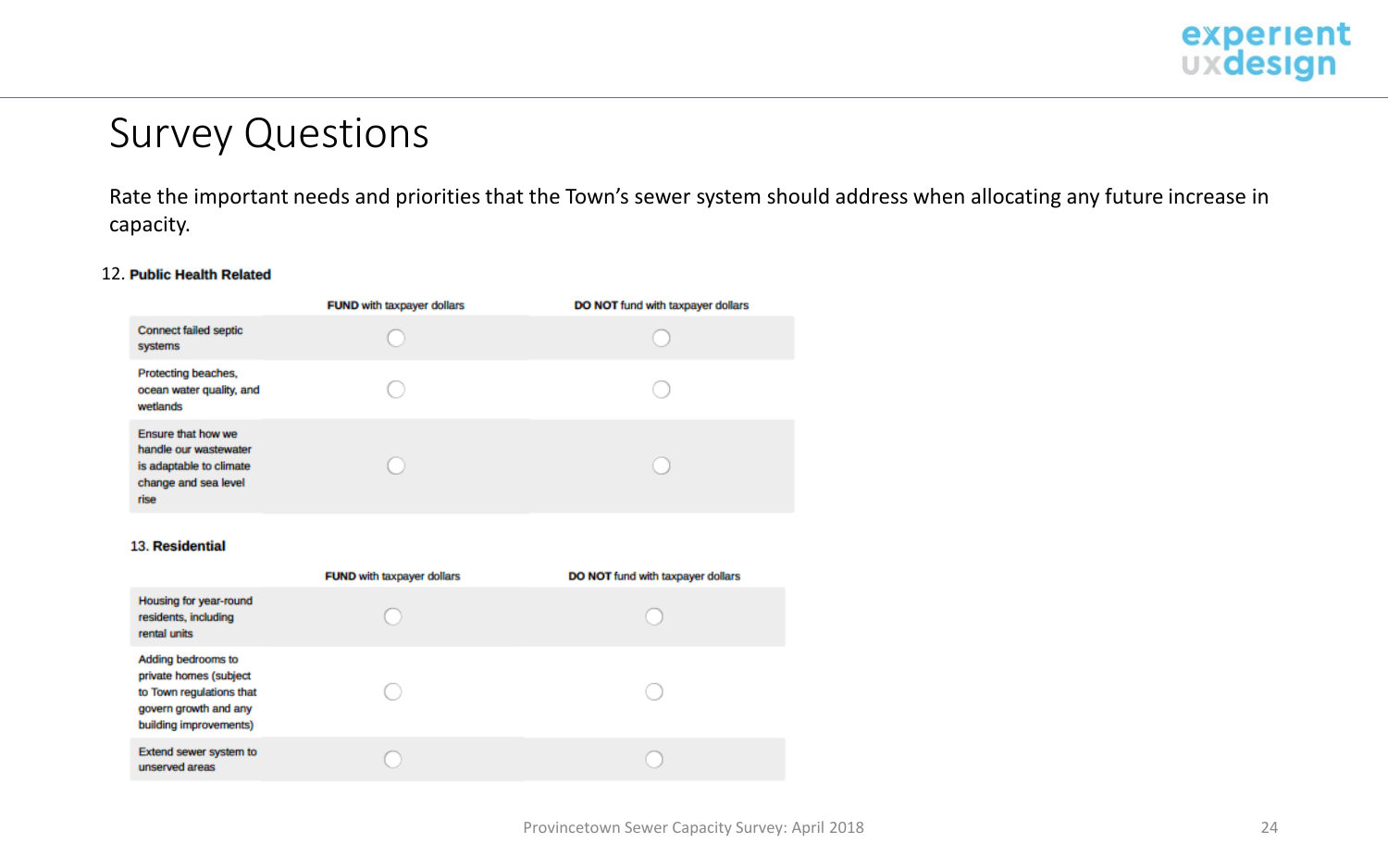

#### 14. Town & Business Related

|                                                                                                 | FUND with taxpayer dollars | DO NOT fund with taxpayer dollars |
|-------------------------------------------------------------------------------------------------|----------------------------|-----------------------------------|
| Serving municipal<br>buildings                                                                  |                            |                                   |
| <b>Support local</b><br>businesses and non-<br>profits in creating jobs<br>and employee housing |                            |                                   |
| Conserving water on<br>busy days<br>Example: July 4th &<br>Carnival                             |                            |                                   |

#### 15. Other

|                                                                                                             | <b>FUND</b> with taxpayer dollars | DO NOT fund with taxpayer dollars |
|-------------------------------------------------------------------------------------------------------------|-----------------------------------|-----------------------------------|
| Extend the sewer to the<br><b>Truro Beach Point area</b><br>if they cover all of the<br>sewer system costs. |                                   |                                   |

#### **Additional Comments**

16. Do you have other comments or suggestions you would like to make?